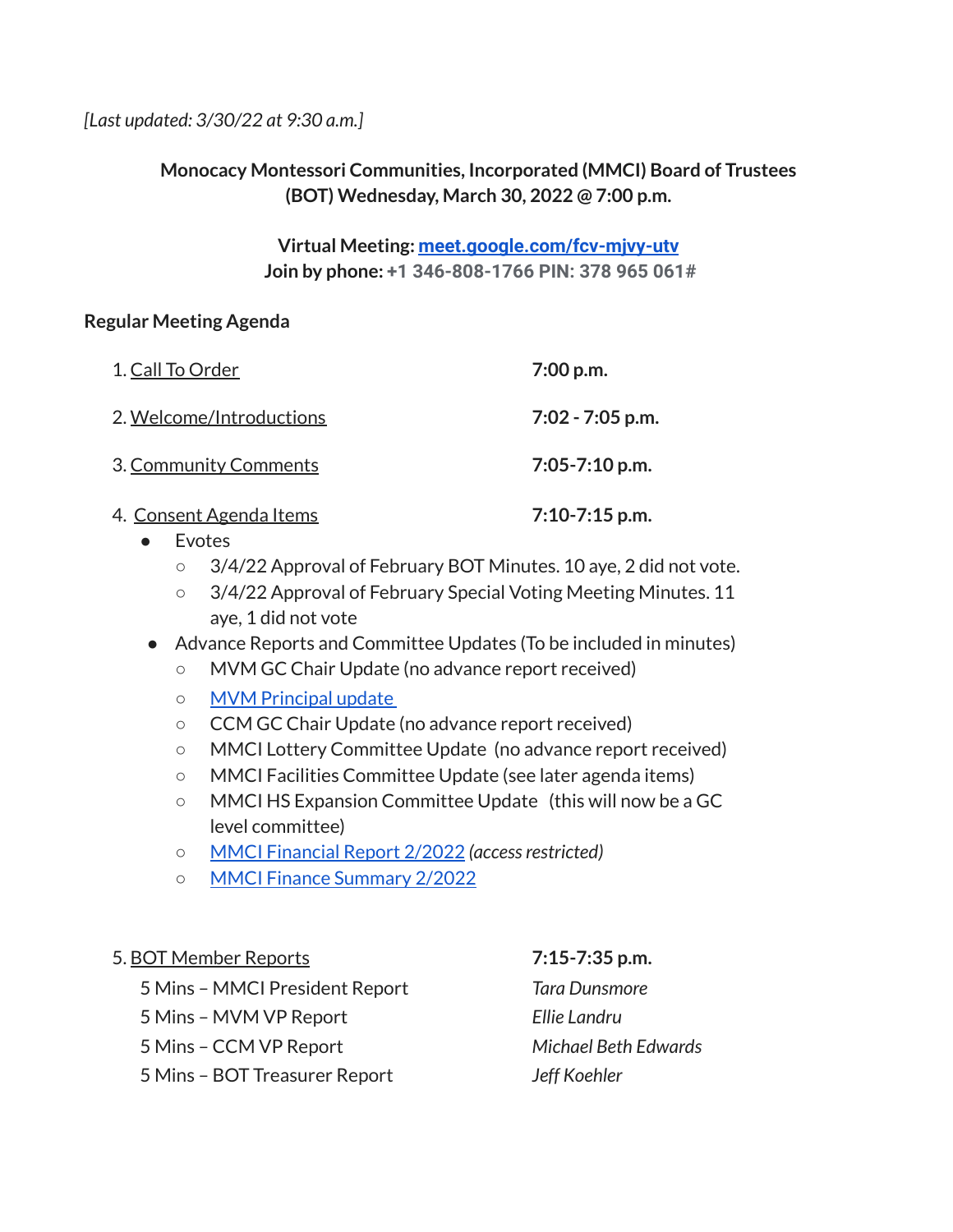## 5. Updates **7:35-7:44 p.m.**

2 Mins - MVM [Principal](https://docs.google.com/document/d/1RsSuwopdScRbaLvhGWsS1K53K9P1PUIUUxaZimWQzD4/edit?usp=sharing) update *Amy Dorman* 2 Mins - CCM Principal update *Marilyn Horan*

5 Min - Committee Updates

## 6. Action Items/Follow-up **7:44-7:50 p.m.**

- **● Check-in:** Annual Fundraising Calendars and plans (GC Chairs)
- **Followup:** MMCI Staffing Discussion schedule work session (Tara Dunsmore)
- **Followup:** Robert's Rules Training Opportunity (Tara Dunsmore)
- **Followup:** Montessori Teacher Training (Molly Carlson)
- **● Followup:** BOT Evote Policy (Jeff Koehler)

# 7. New Business: Discussion and votes **7:50 - 9:30 p.m.**

- **● Discussion:** Parent Trustees to rotate as meeting moderators
- **● Discussion:** CCM Facilities Update (Tara Dunsmore/Molly Carlson)
- **● Discussion:** MVM Facilities Update (Tara Dunsmore/Ellie Landru)

**Closed Session:** To consider the acquisition of real property for a public purpose and matters directly related thereto (Tara Dunsmore)

- **● Discussion/Vote:** MVM Lease Extension (Tara Dunsmore/Ellie Landru)
- **● Discussion/Vote:** Attorney invoices. (Tara Dunsmore/Amy Sullivan/Jeff Koehler)
- **● Discussion/Vote:** Future attorney fees (Tara Dunsmore/Ellie Landru/Molly Carlson)
- **● Discussion/Vote:** Update Financial Policies (Amy Sullivan)
	- MMCI [Procurement](https://docs.google.com/document/d/1yZ9G_FPcds_MuosVpdqdhki15iEeKCeBa1EbnAqyuoQ/edit?usp=sharing) Policy
	- MMCI [Grants](https://docs.google.com/document/d/15-DabJ2h137coz5E8acFQ5343nYxaS9n2vNu4cPIZKE/edit?usp=sharing) Policy
	- [MMCI](https://docs.google.com/document/d/1sIquAAI9iuPj1j0UObaNfzDfwEbwQJ3h/edit?usp=sharing&ouid=112286663168399488725&rtpof=true&sd=true) Credit Card Policy
	- MMCI [Finance](https://docs.google.com/document/d/1W-3T7fFLPDvmZ7V8vlrbvgyG5C0TmQdE/edit?usp=sharing&ouid=112286663168399488725&rtpof=true&sd=true) Policy
	- MMCI [Reserves](https://docs.google.com/document/d/1d6-DSQaC6wz5uFifzV_HQEnJehDKo1JvF6Be7XRR4nc/edit?usp=sharing) & Surplus Policy
- **Discussion:** DEI Committee membership

## Announcements:

1. Upcoming MMCI Business Meetings (usually held at 7PM the FINAL Wednesday of each month): *meetings will be virtual until further notice*

● April 27, 2022